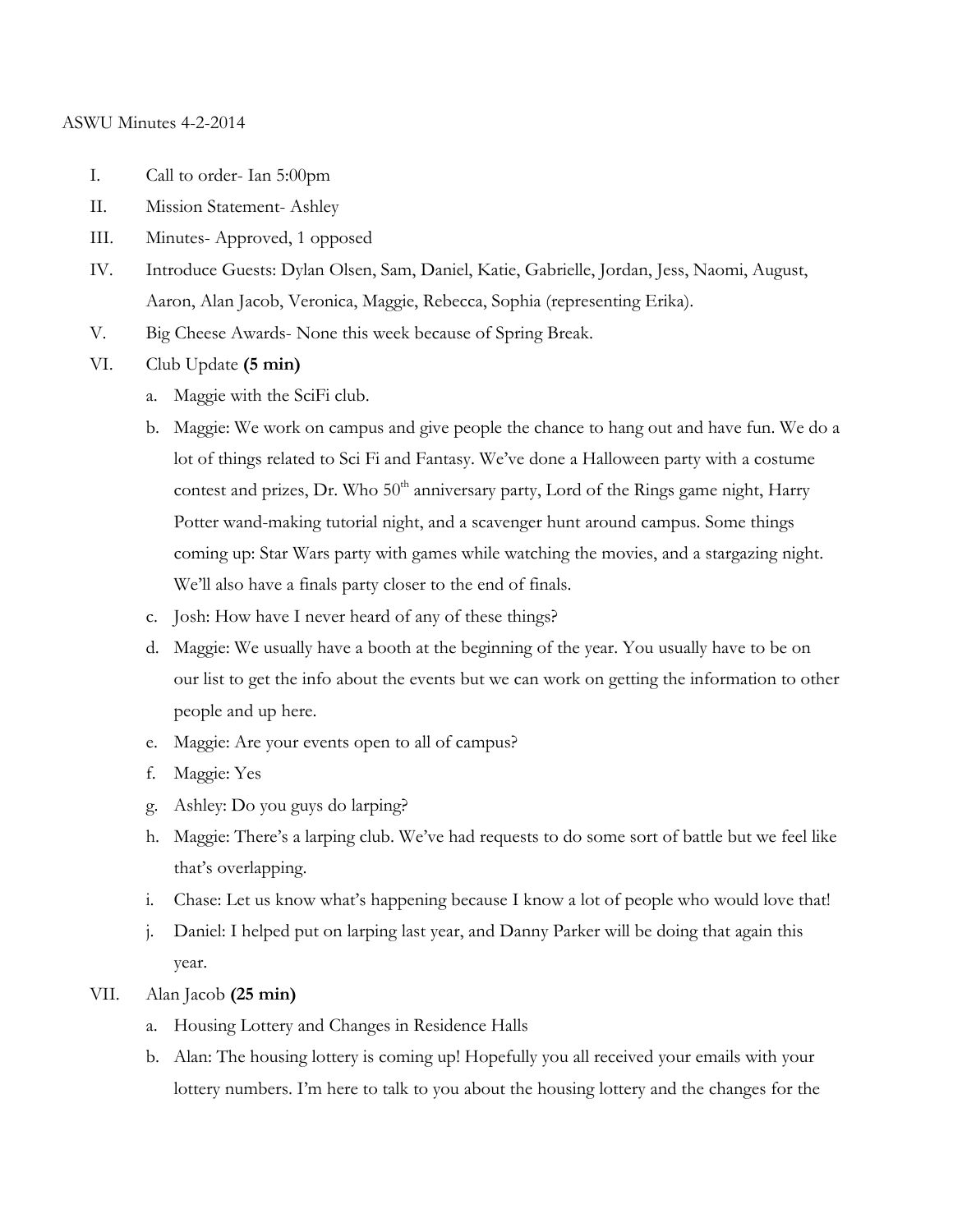upcoming year. You have the initial step- the email. The next step is completing the housing contract if you are going to live on campus next year. After that there's question and answer time in the residence halls during prime times next week.

- c. Ian: Are you bringing your dogs again?
- d. Alan: No but I'll be bringing kettle corn! I'll be answering questions about the lottery. On Monday the  $7<sup>th</sup>$  we will have Q&A night and Find a Roommate Night for people looking for a roommate. We play roommate bingo, decorate cookies, eat ice cream, etc. A casual time to meet people still looking for roommates. The first of the housing lottery is Monday the  $14<sup>th</sup>$ , the Same-Room process. Then after that is the  $21<sup>st</sup>$ , which is in-house quads triples and singles. Then we do double rooms on the  $23<sup>rd</sup>$ , and on the  $25<sup>th</sup>$  we do the remaining rooms. That's the basic process. Questions?
- e. Andriana: Do you know times and places?
- f. Alan: www.whitworth.edu/housinglottery is the website. It has all the details.
- g. Rebecca L: For off campus students, which ones should they go to?
- h. Alan: The 21<sup>st</sup>, which is the quads triples or singles night. Regarding the changes in the dorms next year: Boppell is moving from a mixed gender building to female-only. That decision was made after looking at where our current students are in relation to the malefemale breakdown. Currently we are about 60-40 female to male. That's the same as last year's incoming class and returning students, and is similar to two years ago. Looking at trends of who our returning and incoming students are, we're confident we will see the same 60-40 split. The problem 2 years ago was that we had more women on campus than what we had floors for. We delineate in groups of 30 not groups of 2, so we look at room by floor rather than by room. Once we reach above capacity for women, we will have overflow. At a certain point our need is so great and we have so many girls in overflow and empty spaces on guys floors, and I feel guilty about that. We were reaching the point where we needed a whole floor of overflow women. We did not max out on male spaces, but we came up about right for predictions of women.
- i. Guest: If it's going to be all female, will there be any difference in price?
- j. Alan: Boppell will still remain more expensive to live there, so the pricing won't change. What is still available is the semi-traditional meal plan. It costs a little bit less to live in Boppell with that meal plan than it would be to live in a double with the Traditional B meal plan. Why isn't Baldwin all female again? When we talked to the RA's there, we heard that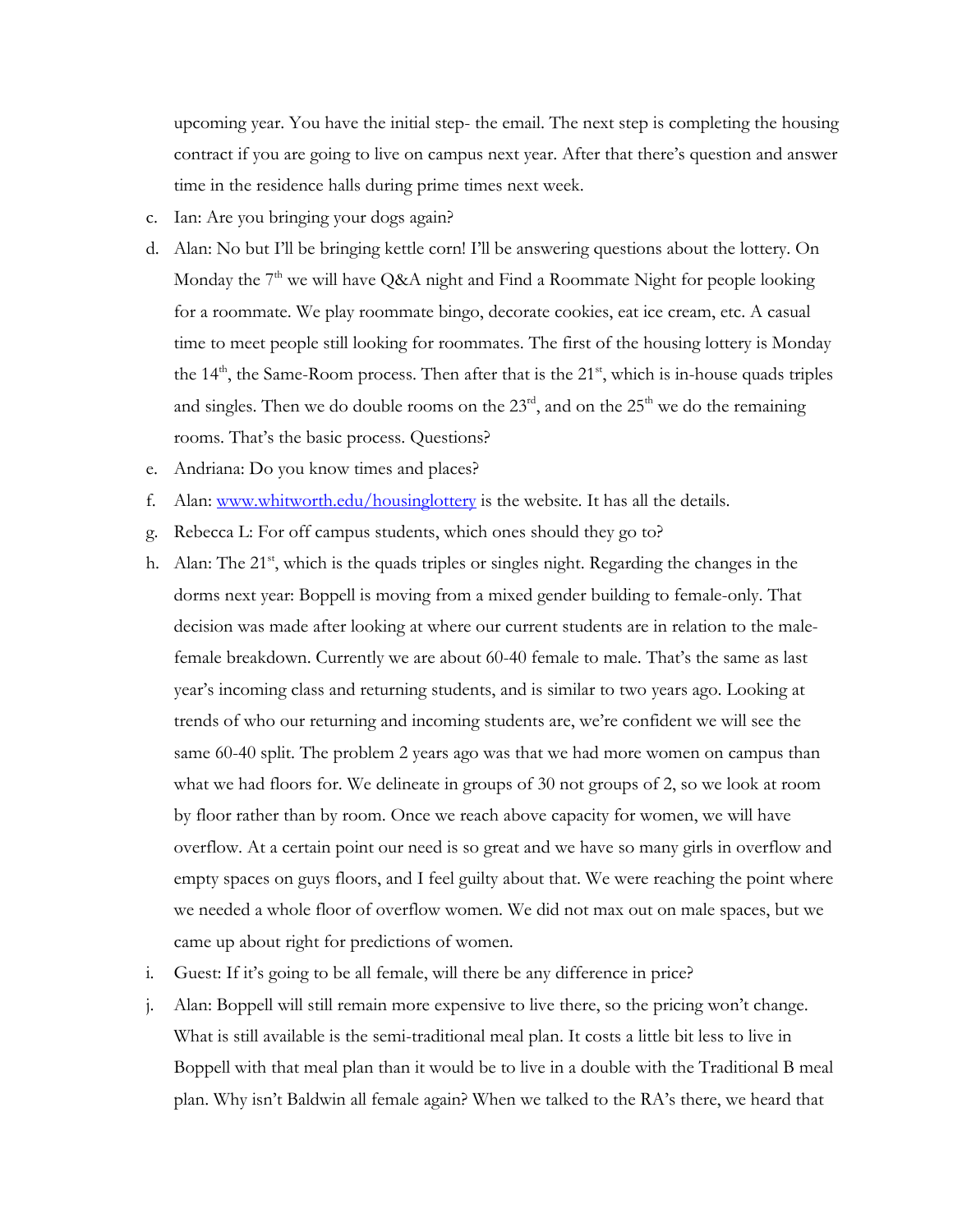the guys felt isolated. We talked about before that it would be good for the guys, but they ended up feeling overpowered and it didn't work as well as a community. We started talking about this in November and December, and asked if we wanted to consider other options. Talked to the RD's and said if we were to make a switch in your building, what would the pros and cons be? We also wondered if we should switch Mac and Ballard, so the sky was the limit. Then we looked at Boppell, looked at the floor sizes, and the math worked out well. Then looked at how many people return to Boppell. Last year we only had 3 rooms go during the in-house process and only one was male, meaning the majority of that building turns over year after year. As a help to the guys in Boppell, we've made available a theme house. They can choose a non-theme theme house so if they want to return to the same room we can put them there. The same rules would apply, meaning at least 50% of the roommates would have to remain.

- k. Ashton: Do they pay the theme house cost?
- l. Alan: They would pay regular theme house cost, which is more than a regular double but less than in Boppell.
- m. Maggie: Cornerstone- are you keeping it around?
- n. Alan: It will be all freshmen women again.
- o. Guest: What options are there for guys who want that in-between hosuing that aren't doing same room?
- p. Alan: There won't be any thing like Boppell available. Triples, quads, doubles and standard rooms but not like Boppell because it's unique and there's nothing else like it. If more guys would come to Whitworth we could keep it.
- q. Chase: As a freshman, what is a common confusion that you would want to clarify?
- r. Alan: It is not first come first serve, you don't have to come early because we line everyone up by housing points. Also, have a back up plan or two. Focus on a floor instead of a specific room because as a freshman you're the lowest on the totem pole. A lot of rooms are taken by same-room before the lottery even takes place. If you can't be there send a proxy and have them pick a room for you. You can't trade or sell your lottery number or housing points. Also don't try to game the system by using someone with a lower lottery number and then have them cancel later, because everyone can be kicked out. I try to calculate after the same room process which rooms are still available and we put the map of how many are available in Lied Square around the 15<sup>th</sup> or so.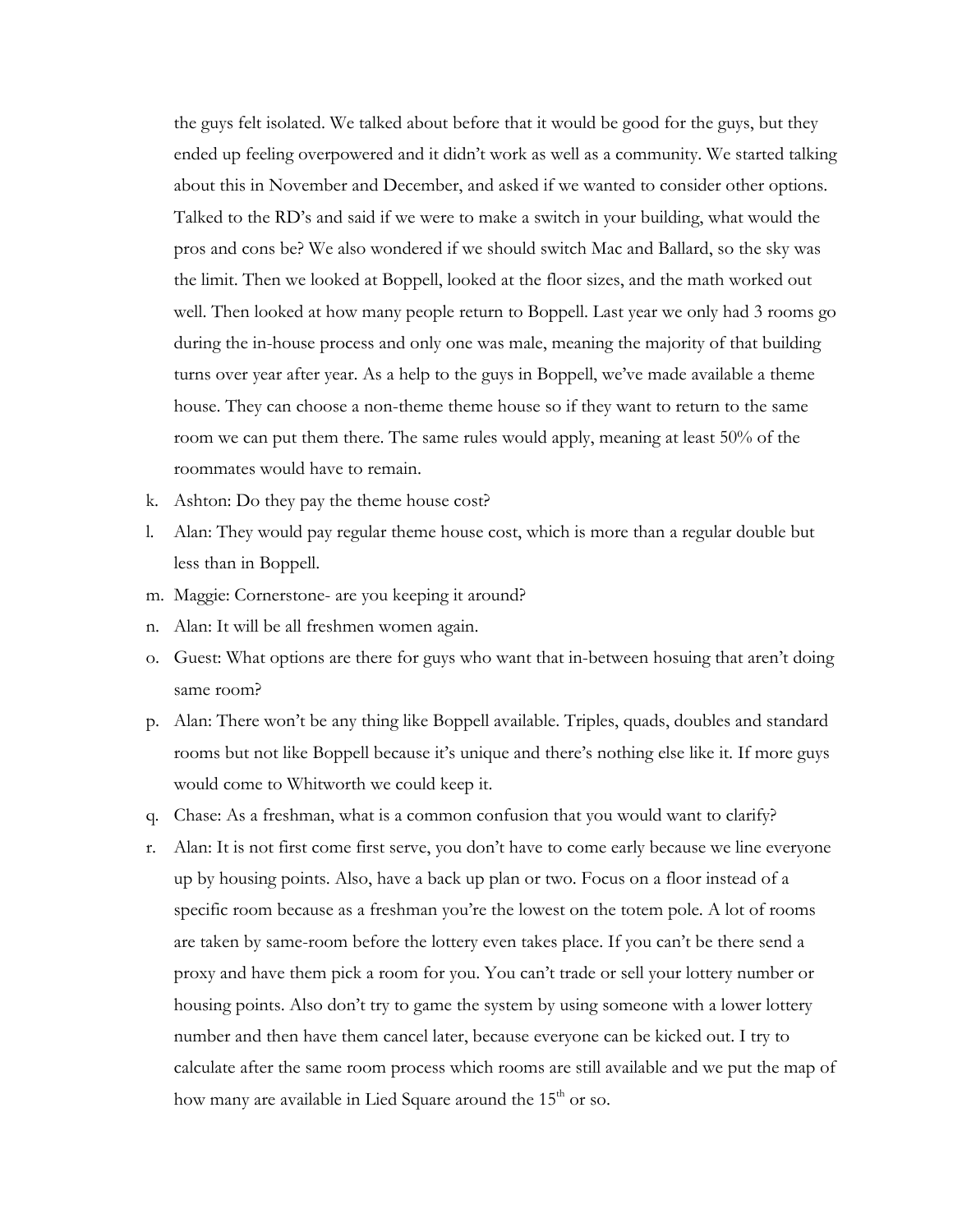- s. Rebecca L: There are some theme houses that are looking for roommates, so if you join the theme house facebook page they post that information on there.
- t. Andrew: With male seniors in Boppell, do you know numbers they're looking at?
- u. Alan: Nicole Boymook would be the person to talk to, she is working on applications right now. I know the general breakdown, 21 sophomores 23 juniors 22 seniors in Boppell right now.
- v. Justin: What about students studying abroad for a semester?
- w. Alan: That depends which semester they are gone. If they're gone fall semester, they can't directly participate in the lottery. When you sign up for a room we assume you will be there the whole year. However, it's common for one roommate to be here all year, and one to be here only January and spring term. They come to the lottery with a third roommate who will be there in the fall, so all of them go to the lottery and specify that that person wants to fill that space. We can cancel Jan term/spring term housing assignments as long as you are going with a Whitworth sponsored program. The only time we charge is that if you choose to move off campus and still remain here at Whitworth. That's a \$250 charge.
- x. Chase: When freshmen come in next year, are we able to say that BJ would be 50/50?
- y. Alan: By moving Boppell to all female, the beds we gain there will work throughout campus. It balances it out with male/female. The hall ratios will stay the same as freshmenupperclassmen. Feel free to email me with any questions!
- VIII. Million Meals Updates **(10 min)**
	- a. Ashley: Core 150 is offering extra credit for packaging for Million Meals.
	- b. Rebecca M: Molly Hough and I have been talking and she sent out an email to 25 schools in the Spokane area telling them about Million Meals and directing them to our website.
	- c. Raleigh: Internal engagement committee, we have an anonymous submission box for stories about hunger and need. April  $16<sup>th</sup>$  at 7:00 in the coffee shop, we will be having the night of sharing these hunger stories.
- IX. Beck Taylor- Million Meals fundraising update
	- a. Beck: We're a month and a day away from the Million Meals project! We knew when we set this goal that God was going to have to do some work. I'm here today to do something fun related to that. I'm here to present a check to ASWU for \$50,000! It says it's from friends of Whitworth. They stepped up to help us do this, they have chosen to remain anonymous but they are very excited about the leadership our students are taking. On behalf of them thank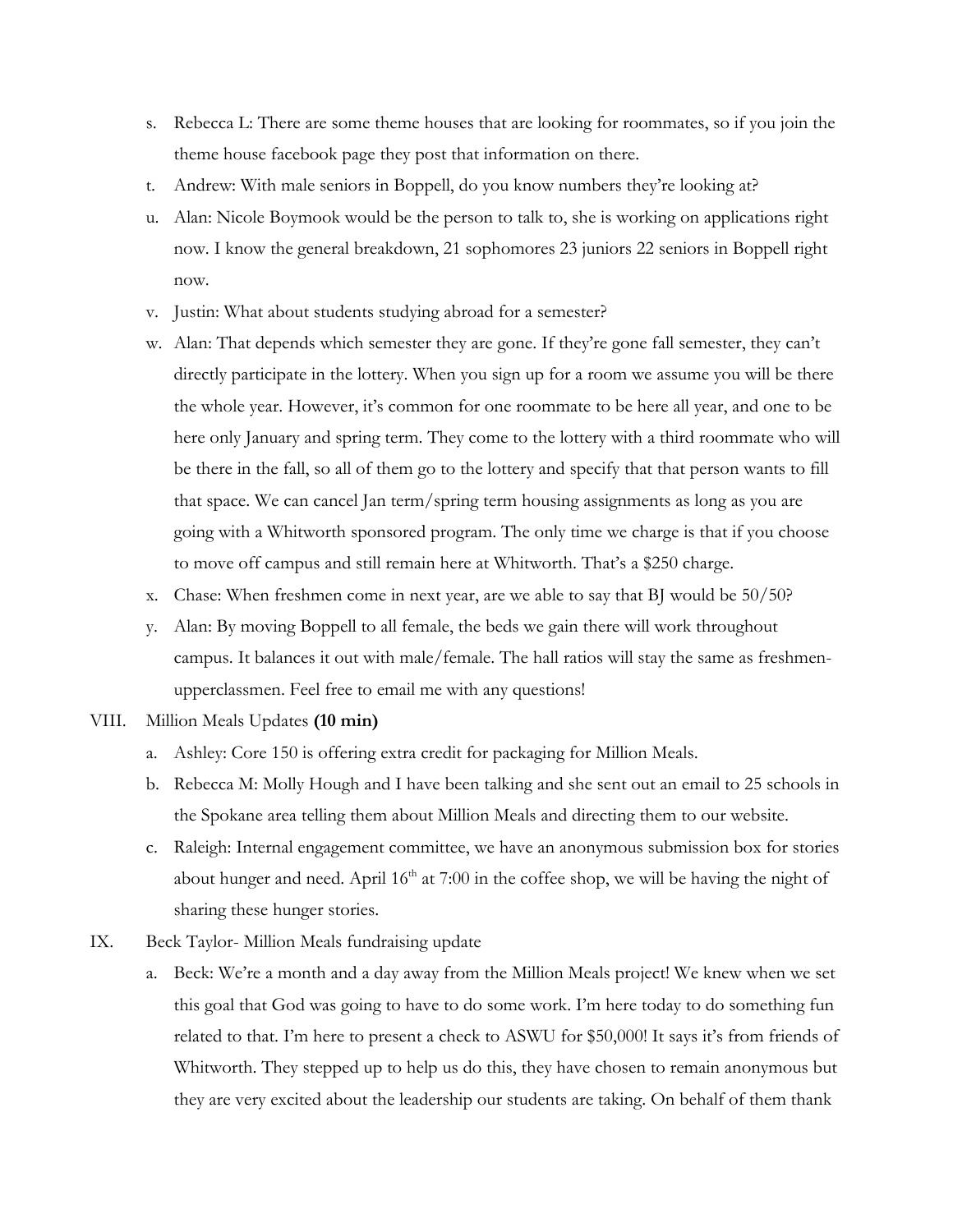you for your vision and execution. They hope this puts us closer to reaching our goal! This represents 200,000 meals to the hungry in our community.

- b. Audrey: This alone I think is more than has ever been packed by GA before so with this we are already doing huge awesome things.
- c. Josh: What does that put us at?
- d. Matt: This plus the money we have raised and GA's donor and the money from Whitworth and other community members, we have \$130,000 right now, which is over half way! That's 540,000 meals!
- e. Veronica: Audrey and I met with Melinda Larson in athletics, and she said we could get announcement and fliers at baseball and softball games, she thought we could announce a time that we'd be accepting donations and hand out bracelets as a thank you, and also have tables at the events. She sent me times we could do this, 5 volunteers at each time at the tables and accepting donations so I have that sign up sheet!
- f. Chase: Can I have confirmation that it will actually happen for the winning dorm to go to Silverwood?
- g. Matt: That is probably not going to happen, we've been trying to set it up but it isn't looking promising. It will probably be renting out the Garland with a pizza party as the first place prize.
- h. Gabby: I'm filming a music video as a going away present because I'm a senior, so some people and I are in the process of making it. I'm trying to include a lot of different groups on campus, so I was wondering if you as ASWU would be willing to participate. Next week I will come and have something more concrete, just something to think about!

## X. FVP **(2 min)**

- a. Budget Committee
- b. Matt: In 3 weeks we will figure out budgets for everyone! Starting next week I will have a signup for slots to present. I'll pass around a signup to be on Budget Committee. We need at least 4 voting members and at least 2 non-voting members. We will also need a couple students at large.
- c. Mark: What is entailed in that?
- d. Matt: Budget committee is on April 21 and 22, we meet from 5:00 pm to midnight or later. Everyone who gets money from ASWU: that's when we decide who gets how much.
- e. Jordan: If you're presenting can you sit on the committee and then do your presentation?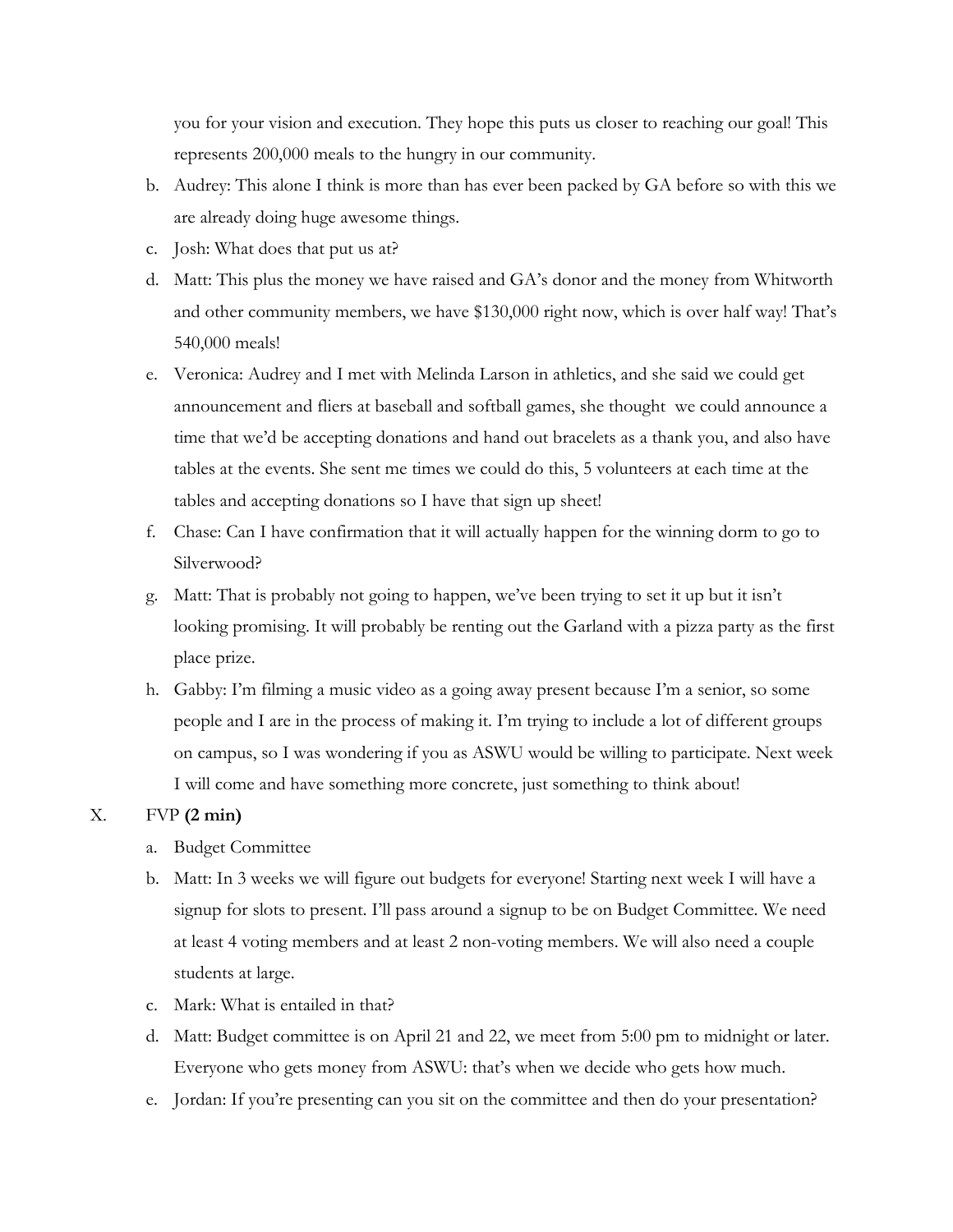- f. Matt: Yes
- g. Announcements

## XI. EVP **(2 min)**

- a. Elections
- b. Audrey: Elections are this week! Tomorrow is the Primary vote where the top two candidates for each position will move on. SEC will be at the tables but we also need ASWU members. I have a sign up sheet to pass around.
- c. Lauren: Can people running man the table?
- d. Audrey: No.
- e. Announcements
- f. Audrey: We need to make sure we're remembering to keep side chatter during the meetings to a minimum. Also senators, newsletters are due Thursday by 5 pm.
- XII. Reports & Vibes **(20 min)**
	- a. Andriana: My event Liberty in North Korea last night went really well! I've been busy in the presenting group for IDC, met with administration leadership group. We will be meeting with COVAC, and GE 330 in a couple weeks will be large group and we'll be presenting. That's all in April. On April  $10<sup>th</sup>$  in the HUB ABC at 7pm there will be a panel of women in the field of Computer Science, biology, chemistry, etc. Mac meeting this Sunday, we will be talking through Springfest and figuring out what is going on there on the club side of it. You might hear about the We The People petition, which will be tabling at some point. People can sign their names saying Washignton should be the  $17<sup>th</sup>$  state to get on the piece of legislature limiting the amount of money companies can spend on a specific candidate, causing things to be more equal in elections.
		- **i.** Mark: Is that for state or federal?
		- **ii.** Andriana: Regarding federal campaigns but it has to pass through the states first.
	- b. Justin: Senator campaigns in StewVille is in full swing.
	- c. Cody: This weekend there are two softball games. The 2:00pm game we're giving away 50 megaphones.
	- d. Ryan: Working on a date for Duvall drive-in.
	- e. Rebecca L: Pass
	- f. Lauren: Pass
	- g. Kevin: Tyrone wells at 8pm in the dining hall this Saturday. Seth Owens is opening.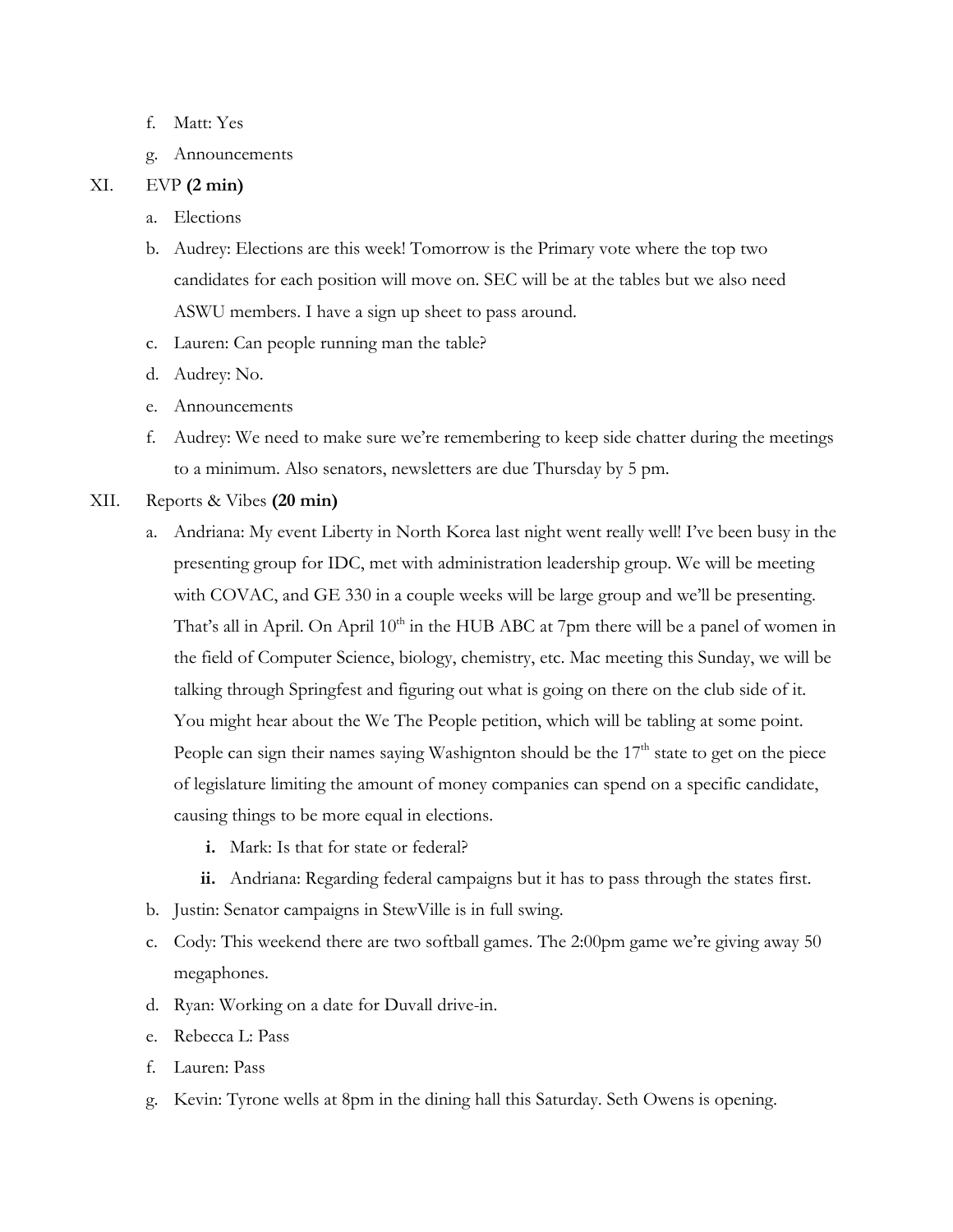- h. Ashley: Pass
- i. Sophia (proxy for Erika): Pass
- j. Andrew: Whitworthian is interviewing the top two exec candidates after primary elections and we are live blogging the debates.
- k. Bergen: Outdoor Rec has a day hike on April 12 at Liberty Lake, and a climbing day on April  $18<sup>th</sup>$ . We have a kayak session in the pool on April  $19<sup>th</sup>$ . We also have a trip after graduation. (cost is estimated to be roughly \$5)
- l. Tyler: Frisbee and football signups are going on until Friday! Then there's a track meet on Saturday.
- m. Maggie: Speech and debate team event happening tonight at 7 pm!
- n. Phil: This Saturday 8 pm is off campus unplugged at the Bartlett! It's free, and there's still room for sign ups if you live off campus!
- o. Jacob: Dub Club is April 17<sup>th</sup>! Also on Whitworth.fm I'll be having Core 250 readings the night before the reading responses are due, it's a new plan to get educational programming. Also study sessions before exams.
- p. Josh: BMac talent show is April 26<sup>th</sup> and it's open for anyone to come watch!
- q. Alicen: Warren Peace! Faith will tell you more.
- r. Faith: Apparently it's on the day we can't have events but we're having it anyway. I found sound equipment from WhitPres. April 10<sup>th</sup> from 7-10pm.
- s. Lizzie: Pass
- t. Danielle: Checking in on the issue of the café hours vs keeping the coffee shop open: is there follow up on that?
	- **i.** Audrey: Could you email and ask? (yes)
	- **ii.** Danielle: I was also wondering who I could contact about the bike racks and theft.
	- **iii.** Ian: Contact Chris Eichorst first.
	- **iv.** Danielle: Also the newspapers were in the dorms for April fools day, could we put stacks in the dorms? (Good idea)
- u. Chase: BJ is a sauna right now, we're trying to fix our heat. Also the directory maps haven't been updated with where the UREC is and the prefrosh don't know where it is.
- v. Jacob: Could we also put a request in to put the Kipos community garden on those maps?
- w. Raleigh: Last unplugged is April  $5<sup>th</sup> 7-8:30$ pm. Pirate idol April  $17<sup>th</sup>$ . Spokane Shock tickets go on sale tomorrow for \$8 (tickets and free hot dog and drink). Shock game is April 12<sup>th</sup>.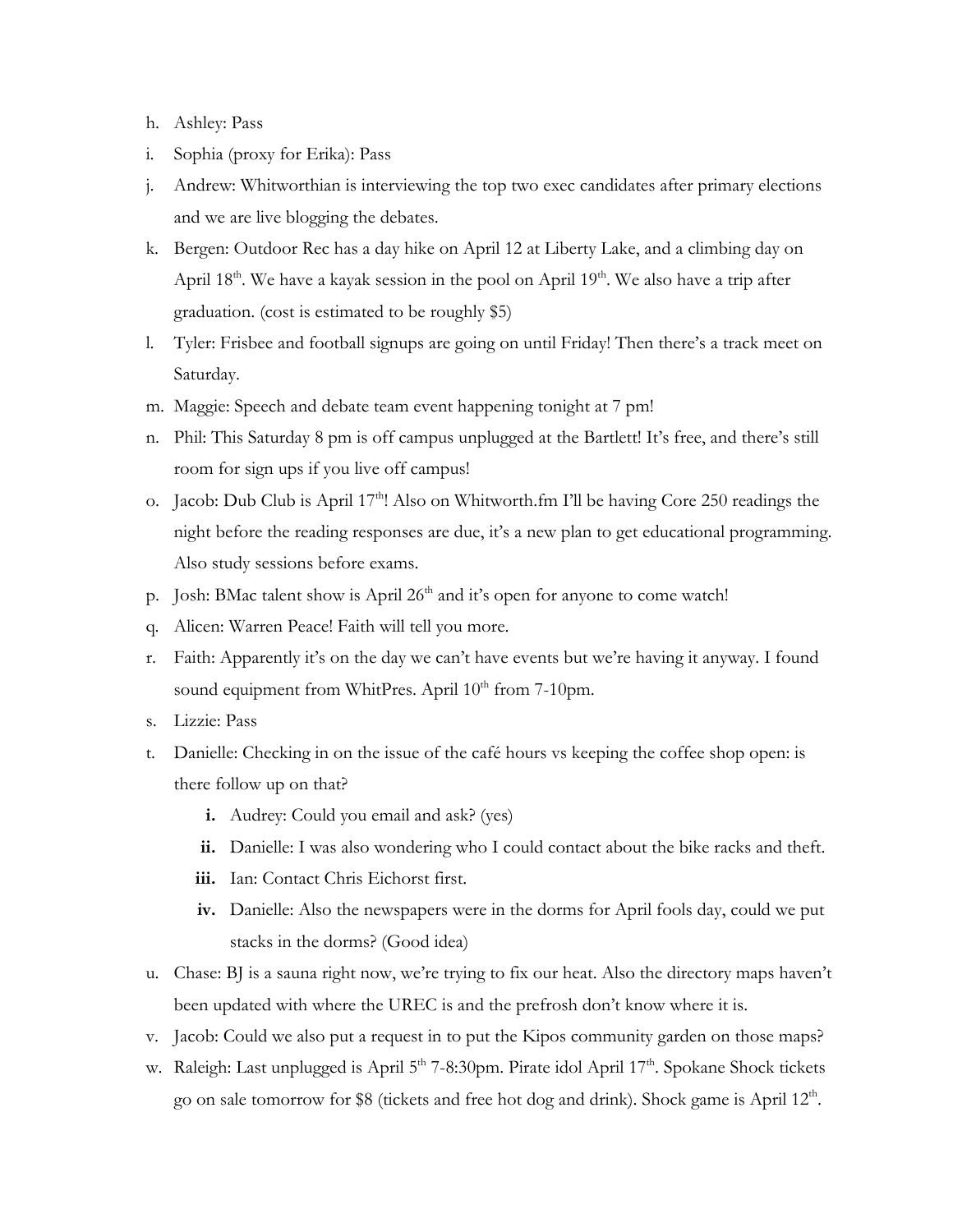- x. Emily: Pass
- y. Ashton: Filling positions for sustainability, working on the garden one right now! And I'm excited about the conference we're going to this weekend!
- z. Jo: I finished submitting 54 pages for the yearbook!
- aa. Samantha: Michael Lindahl has done a great job on the website, so each coordinator has their own thing for their events. Students have the ability to subscribe and get updates. I have to put all the events in by hand, but start promoting it!
	- **i.** Lauren: When she says subscribe, it'll show up on your phone.
	- **ii.** Ashley: Where should we tell people to go to find that?
	- **iii.** Whitworthaswu.com
- bb. Rebecca M: Putting final touches on bulletins, chose colors today. And working on getting acts for the end of the year.
- cc. Ali: I emailed Jim O'Brien about the cereal and the Reese's Puffs in the containers and I haven't heard back yet, but I'll let you know when I do!
- dd. Audrey: I have 2 passes to the Color Me Rad run in June.
- XIII. Aaron Kilfoyle **(10 min)**
	- a. Whitworth Triathlon Update
	- b. Aaron: I'm in charge of the triathlon. Last year it was successful with 45 turnouts. This year we have registered 30 people so far. For every individual registration it'll be \$11 towards million meals, and for every team its \$10. Allows staff and students to race against each other. I call it a non-traditional sport because it's very unique. Swim- 10 laps or 20 lengths. We have lots of volunteers to help count swimmers. We want people to complete this part within 15 minutes. For the biking it will be 5 laps around campus. Hawthorne Road will be closed to public traffic to ensure a safe riding environment. When they're done with cycling they will go run. It will be mainly road except for one portion. Mostly the same course as last year. This will only be 2 laps. There will be different groupings depending on skill level. For beginners, it is open for everyone. We don't care how fast you swim, it's fun to try. Each person on teams will perform one section of the race, you can also have a team of 2 in which one person does two events (biathlon) and the other swims. We will be leaving campus, access to Hawthorne road will be closed for roughly 2 hours.
	- c. Katie: Is College Road closed?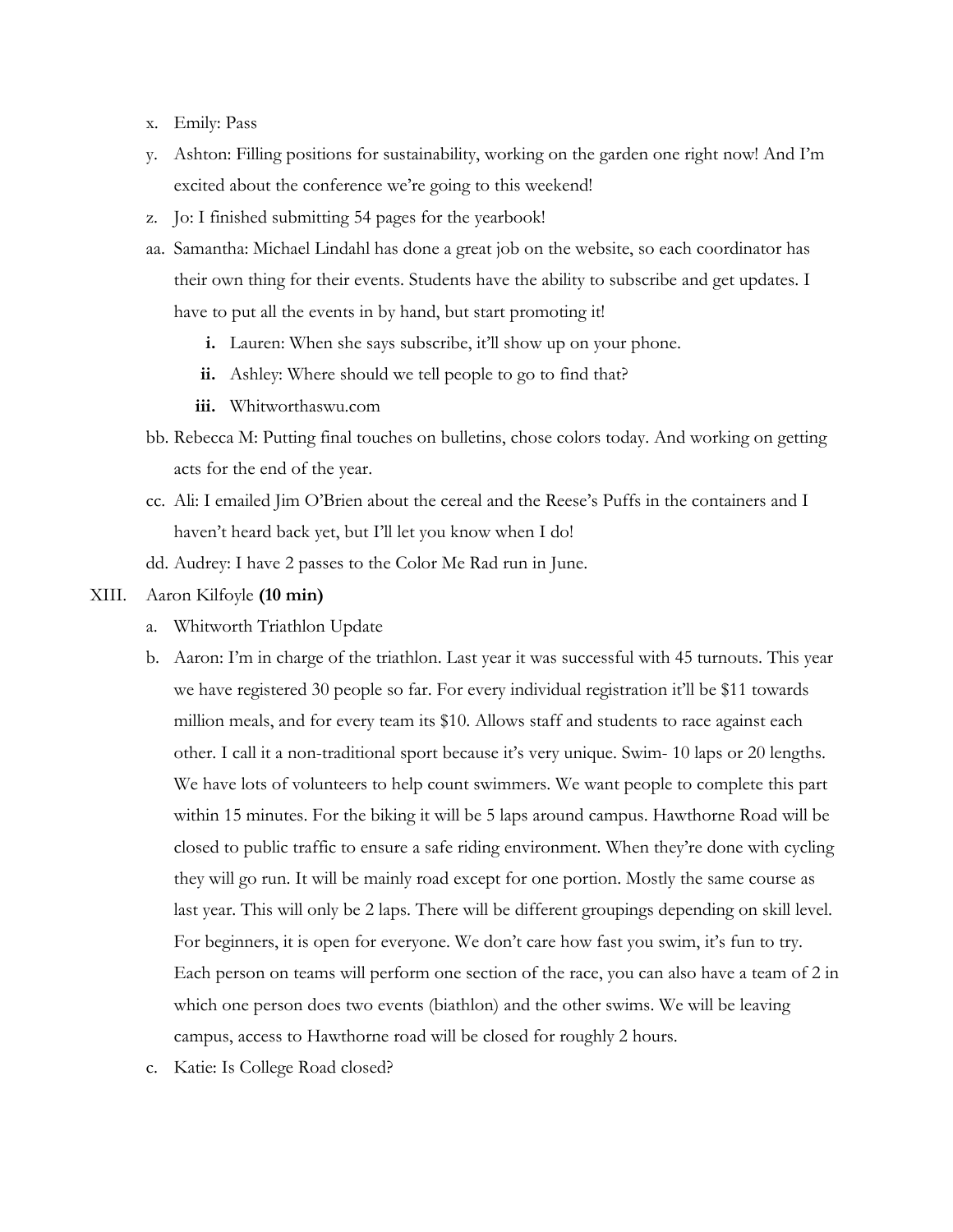- d. Aaron: The bikers will be on that one so yes. Parking access will not be great. I had to send a traffic plan to the county to close Hawthorne. There will be detour signs for people driving down Waikiki. We will inform campus starting this week by placing fliers on cards, dorms, etc. The main thing is that some parking lots will have road access.
- e. Ashton: I think it'd be great if you could get the visual you have by the roadblocks so people know how they can get off of campus.
- f. Aaron: I'll send it to Audrey.
- g. Josh: My main concern is that that's the time people will be leaving for church.
- h. Aaron: Multiple parking lots will be open for that one morning. Most roadblocks will be gone by 10:30 am.
- i. Raleigh: Can students park in other parking lots the night before without being penalized for not having the right parking sticker?
- j. Aaron: Yes that will be fine.
- k. Ian: I think having an email sent out by all RD's will stick out more instead of an ASWU Announces email.
- l. Aaron: We don't want any bicycle accidents. This is something serious, and last year we had some issues with it. I will have fliers sent out, thinking of doing mailboxes and dorms and cars as well.
- m. Maggie: Have you talked to the surrounding community and possibly giving them a heads up?
- n. Aaron: By law we have to have detour signs but legally I don't have to do more than that. Prizes- we have secured a new bicycle (a gift card worth the same cost as the bike, \$320), 9 winners total can win top 3 tech shirts from Nike. Also, what would you run for \$15 for?
- o. Ashton: Gift cards?
- p. Aaron: Please inform constituents about road closures, get people to register because it would really help the million meals cause.
- q. Jo: Are the maps posted?
- r. Aaron: Every registration comes with the maps.

## XIV. President **(2 min)**

- a. Board of Trustee Week
- b. Ian: Next week is Board of Trustee Week. There's a lunch open to all students, contact Stephy Beans if you would like to participate. If you have a meal plan on campus it makes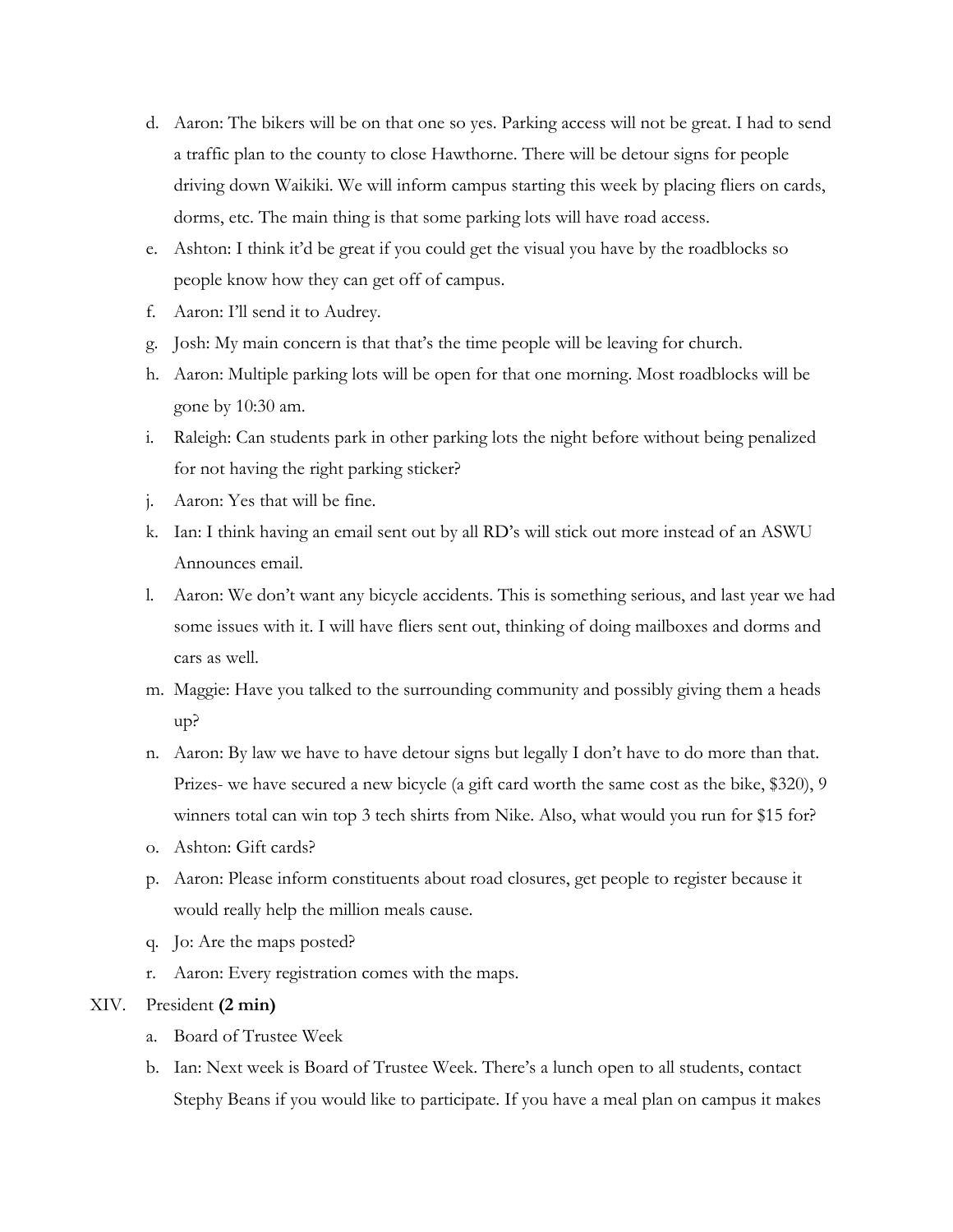the cost go down. Put that in your newsletters so students can see they can eat lunch with trustees. Make sure you're at the board of trustee committee meetings if you're on that committee!

- c. Aaron: People can register for triathlon in the Hub and the UREC.
- XV. Nondiscrimination Discussion cont. **(15 min)**
	- a. Ian**:** I'd like to see some action tonight and some sort of decision made on this topic. This conversation started a few weeks ago when I was forwarded an anonymous letter about their experience as an LGBT member of the community who feels ostracized and marginalized. Encouraging Whitworth to add sexual orientation to the non-discrimination clause. We've been talking about different things whether ASWU wanted to spearhead this in some way by a resolution or talking to constituents.
	- b. Ashton: (reads non discrimination clause). It would be adding "and sexual orientation" to this.
	- c. Andriana: I don't see this as a morality issue. This is saying that if someone is discriminated against in the workplace they can tell Whitworth and the university can help them.
	- d. Bergen: I don't think this is about hate. We all know hate is not a positive thing. Also, I think this is a difficult issue that's emotionally charged so we should treat it in a manner knowing that people have very different backgrounds and views. I don't think we can always say it's bad to discriminate in hiring if we want people to represent certain forms of Christian faith. There's a large spectrum and it's a question of where it lies on that spectrum. I think it is an ethical question. If people think it's morally wrong they can place it close to tenets of Christian faith. Being actively public about that would label under being closer to statement of faith so they can see it as being ok if we discriminate because of this reason. If we accept this ethical issue within a religious institution I think it becomes a religious issue. We should look to people who are experts in that field. I don't think there is a consensus in the theological expert community for this issue, I think it's difficult to make a decision. I don't think we need to make a decision. No one is forcing our hand to make a decision. I agree with what Beck had to say in that it's a difficult issue. Until we have to address it let's just not.
	- e. Maggie: Ashton can you read the beginning of the statement again?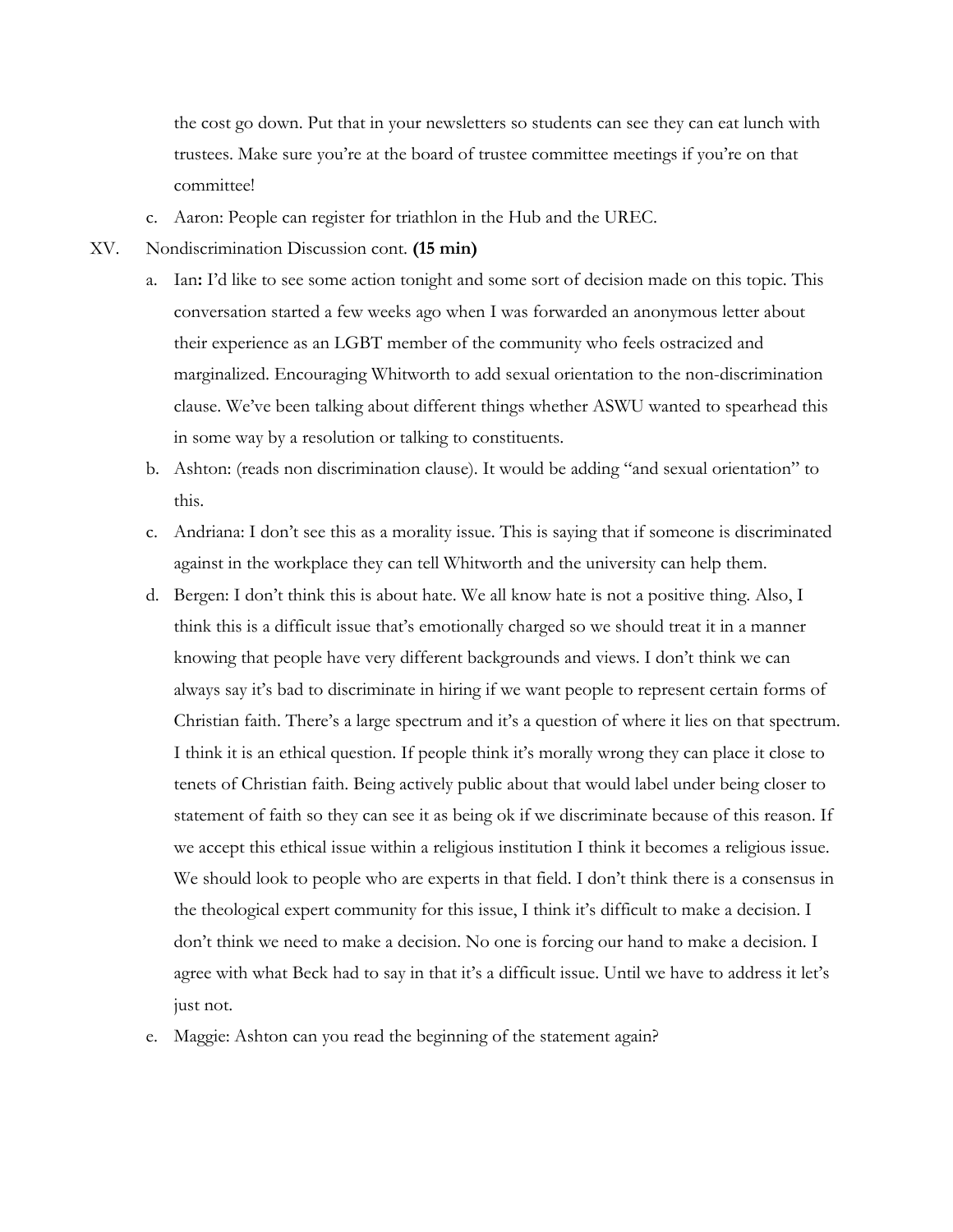- f. Ashton: "Whitworth complies with all federal, state, and local nondiscrimination laws that are applicable to religions nonprofit institutions…" Non-profits act different, there's the ability to choose.
- g. Justin: Dr. Julia Stronks has started her own petition. She acknowledges that its not a moral question, it's a social justice issue. I think we need to get the constituency's opinion.
- h. Rebecca M: I've started to feel uncomfortable that we are bringing our own opinions, because we are a representative body. It's not about what we want, it's about what we think the university wants. We have no business writing anything until we get the constituency opinion on it. I know a lot of students who would be very heated one way or the other and would love to be informed and have the chance to say something. They would be upset if a decision was made without asking the student body beforehand and I think that is very important to note.
- i. Ian: When it comes to possibility of resolution, there's an option to say as a student body if we talk to them, and an option to say as ASWU.
- j. Rebecca M: Even as ASWU, our mission statement says we represent the entire student body so I still think it would be important to ask first.
- k. Raleigh: I think it was a great discussion and that something needs to be decided in this meeting. Saying no not right now (doing constituency report, etc) is a response and it doesn't take sides it just says at the moment ASWU won't take action other than constituency report.
- l. Maggie: A resolution is a call to action, so if we are coming from feelings and letting the administration know this is how we feel, that's powerful but I think that there are other avenues that could be better.
- m. Rebecca M: I think we've had a couple action plans suggested, including the constituency report, but another one is an elevated version of that. That letter, if we could distribute it or not, to put that information out to every student on campus and then do a report because that's a lot to put on senators in the dorms.
- n. Ashley: When we are doing something, does this need to be done in any sort of time manner with getting constituency opinions?
- o. Ian: If it was done ahead of the meeting that could've happened but its next week so that probably won't be done in time. But there is a time frame because we only have roughly 7 weeks of school left this year.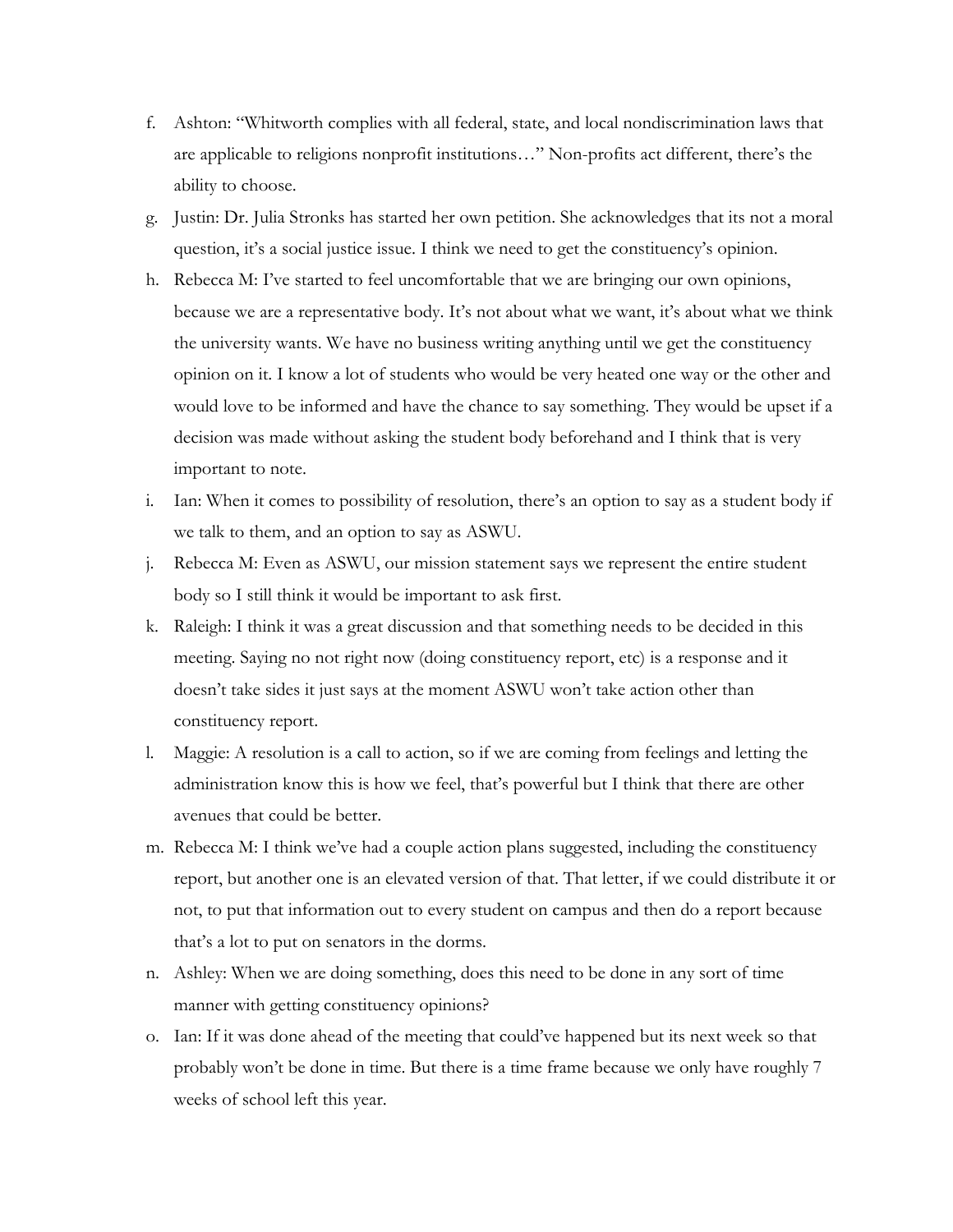- p. Jacob: Could we do a straw vote on those options?
- q. Ian: One option is to leave it, or doing a constituency report to educate students on what this topic is (signatures and whether we want to work on this as a student body), or doing a resolution as this body.
- r. Jo: Is there any way for students to work with faculty to have an open forum where people interested in this can go talk about it, so it's all in one place with the same information being given out.
- s. Jacob: Could we do a campus vote?
- t. Audrey: It's hard to remain neutral in something this emotionally charged. I think a public forum would be good, or a surveymonkey with comments and a vote, etc. If you have ideas to take it away from senators that could be a more honest way to get information.
- u. Rebecca L: Could we do a town hall? We could promote it and we could get faculty involved.
- v. Tyler: Are we suggesting that that would be what leads to a decision?
- w. Ian: More like an education of all viewpoints and then a vote.
- x. Rebecca M: Suggesting a vote after town hall.
- y. Daniel: From an outside perspective, it seems like this could sound like an overreaction to one anonymous letter that has been received. Also bare in mind this is a student's perspective; realize the type of firestorm that this could bring and whether we are prepared to handle this. We have wrestled with similar issues in the past and there's the tendency for unproductive conversations to come out of this. Perhaps a town hall meeting isn't the best way.
- z. Ian: It could be smart to have interested members of ASWU and any students that want to join in have a separate meeting in the next two weeks to talk about the options and bring the best options to ASWU to make a decision.
- aa. Andriana: This is just one letter, but throughout my year in this position this has been a reoccurring theme. I've had many students at different times come to me and talk about this issue. I've also heard faculty and admins talk about it and so has Beck. Results from the Halualani survey pointed towards that as well. It's a whole group perspective.
- bb. Audrey: We have only been talking about the one anonymous letter. Passion is important but if we are going to consider the option of doing anything it's important to educate ourselves. This isn't the first time people have talked about this, there's a reason the trustees